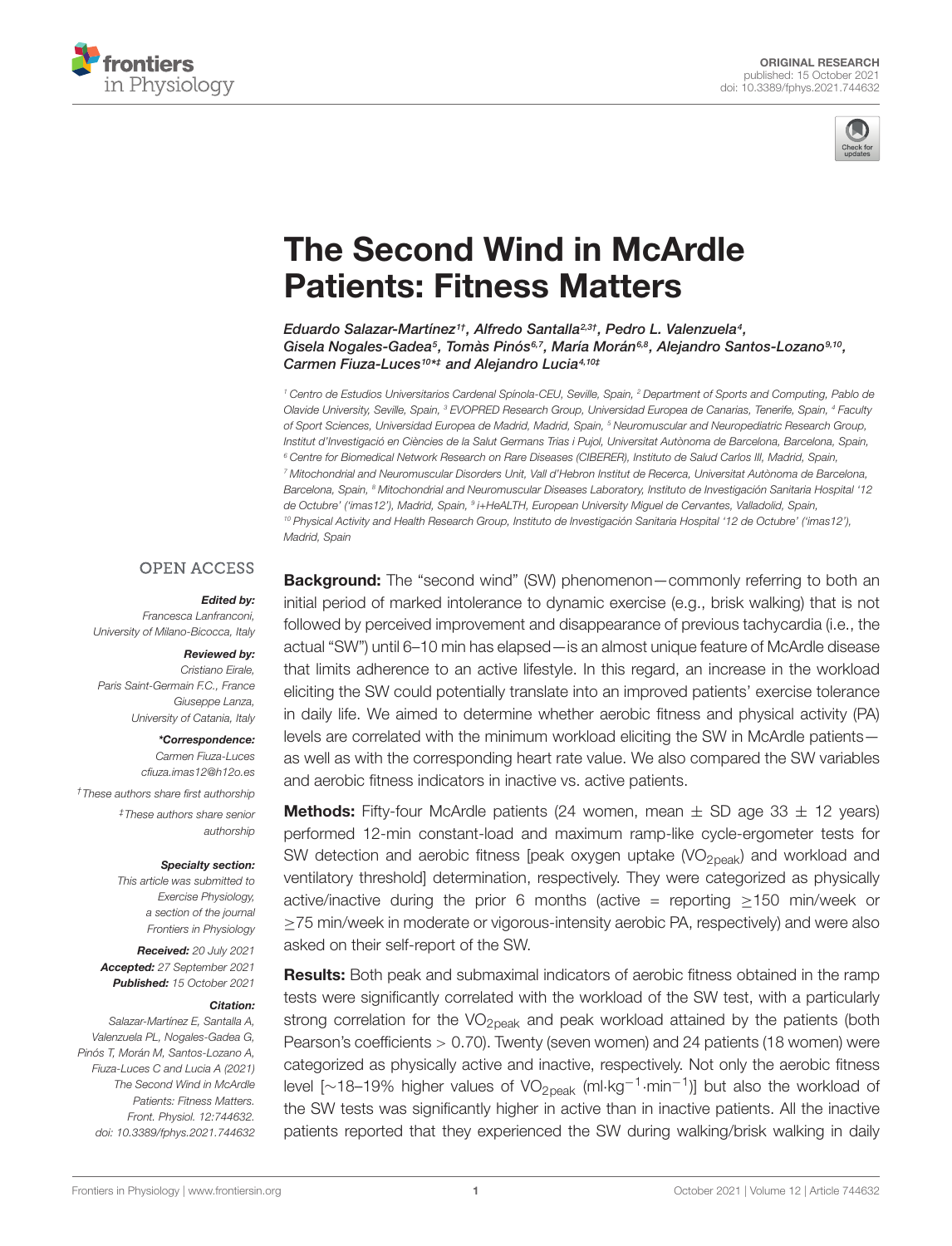life, whereas active patients only reported experiencing this phenomenon during more strenuous activities (very brisk walking/jogging and bicycling).

**Conclusion:** A higher aerobic fitness and an active lifestyle are associated with a higher workload eliciting the so-called SW phenomenon in patients with McArdle disease, which has a positive impact on their exercise tolerance during daily living.

Keywords: glycogenosis type 5, myophosphorylase deficiency, cardiorespiratory fitness, ventilatory threshold, physical activity second wind in McArdles 2

## INTRODUCTION

McArdle disease [glycogen storage disease (GSD) type 5] is an autosomal recessive disorder caused by deficiency of the skeletal-muscle isoform of glycogen phosphorylase — "myophosphorylase" — which catalyzes the first step of glycogen metabolism [\(Santalla et al.,](#page-6-0) [2014\)](#page-6-0). Patients are therefore unable to obtain energy from their muscle glycogen stores. Yet, because the metabolic blockade occurs upstream of the uptake of this substrate into patients' muscle fibers, the latter can utilize circulating glucose. This disorder is arguably the paradigm of "exercise intolerance" [\(Di Mauro,](#page-6-1) [2007;](#page-6-1) [Santalla et al.,](#page-6-0) [2014\)](#page-6-0), characterized by the occurrence of early exertional fatigue, together with muscle weakness, myalgia, and muscle contractures associated with exertion, often accompanied by "crises" of rhabdomyolysis [\(Lucia et al.,](#page-6-2) [2008;](#page-6-2) [Santalla et al.,](#page-6-0) [2014,](#page-6-0) [2017;](#page-6-3) [Scalco et al.,](#page-6-4) [2020\)](#page-6-4).

Except for a recently described case in phosphoglucomutase type 1 deficiency (GSD type 14; [Preisler et al.,](#page-6-5) [2017\)](#page-6-5), a unique feature shown by patients with McArdle disease is the so-called "second wind" (SW). Thus, these patients typically experience an initial period of marked intolerance to dynamic exercise (e.g., brisk walking) that is not followed by an improvement (perceived by the patients as an "SW," with subsequent disappearance of previous tachycardia) after 6–10 min has elapsed [\(Di Mauro,](#page-6-1) [2007\)](#page-6-1). Of note, although the SW per se (and properly speaking) refers to the aforementioned second phase of improved exercise tolerance, in practical terms (and also herein) the concept of "SW" is commonly used to refer to both the initial phase of exercise intolerance and the subsequent SW phase. The SW is easily measurable in the laboratory by simply monitoring the heart rate (HR) response during a constant-load cycle-ergometer test, which can be used as a diagnostic tool of the disease [\(Di](#page-6-1) [Mauro,](#page-6-1) [2007\)](#page-6-1). The physiological mechanisms explaining the SW have been previously studied. The first few minutes of exercise act as a warm-up (inducing muscle vasodilation), after which more circulating free fatty acids and especially glucose are available to working muscle fibers; therefore, the upstream blockade in glycogenolysis is partially bypassed, leading to considerable attenuation of early fatigue [\(Haller and Vissing,](#page-6-6) [2002\)](#page-6-6). The first phase of the overall SW phenomenon is commonly reported by patients as the need to take a rest when they start a usual exercise task of daily living such as walking [\(Santalla](#page-6-3) [et al.,](#page-6-3) [2017\)](#page-6-3), and therefore interferes with their normal daily activities and potentially detracts them from leading a more active lifestyle. For instance, the vast majority of all diagnosed

Spanish patients report experiencing the SW during daily life [\(Santalla et al.,](#page-6-3) [2017\)](#page-6-3).

McArdle patients typically show low levels of physical activity (PA; [Santalla et al.,](#page-6-3) [2017\)](#page-6-3) and poor aerobic fitness, well below age- and sex-matched normative values [\(Munguia-](#page-6-7)[Izquierdo and Lucia,](#page-6-7) [2015\)](#page-6-7) [e.g., mean  $\pm$  SD values of peak oxygen uptake (VO<sub>2peak</sub>) of 19.9  $\pm$  6.6 in Spanish patients [\(Santalla et al.,](#page-6-3) [2017\)](#page-6-3) or median values of 18.5 ml·kg−<sup>1</sup> ·min−<sup>1</sup> in European patients [\(Scalco et al.,](#page-6-4) [2020\)](#page-6-4)]. In turn,  $VO<sub>2peak</sub>$ is significantly higher in physically active patients than in their inactive peers [\(Santalla et al.,](#page-6-3) [2017\)](#page-6-3) and previous studies have shown the benefits of regular, low-moderate intensity aerobic exercise training (bicycling, brisk walking) to increase the VO2peak of McArdle patients [\(Haller et al.,](#page-6-8) [2006;](#page-6-8) [Mate-](#page-6-9)[Munoz et al.,](#page-6-9) [2007;](#page-6-9) [Porcelli et al.,](#page-6-10) [2016\)](#page-6-10). These results are in line with the finding that tailored low-moderate aerobic exercise might be not only safe [\(Stefanetti et al.,](#page-6-11) [2020\)](#page-6-11) but also useful to improve patients' physical function in the context of several neurological or neuromuscular disorders, even including degenerative conditions [e.g., amyotrophic lateral sclerosis [\(Meng et al.,](#page-6-12) [2020\)](#page-6-12) or Becker's muscular dystrophy [\(Lanza et al.,](#page-6-13) [2020b\)](#page-6-13)]. Other modalities, such as constant, individually tailored, high-intensity motor training might be effective in patients with degenerative ataxia, including those with severe disease [\(Lanza et al.,](#page-6-14) [2020a\)](#page-6-14).

However, the influence of aerobic fitness or PA levels on the presentation of the SW remains unknown. This is an important consideration because an increase in the workload eliciting the SW would potentially translate into an improvement in patients' exercise tolerance during daily life. The purpose of this study was therefore to determine whether aerobic fitness or PA levels are positively correlated with the minimum workload that elicits the SW phenomenon in McArdle patients (as well as with the corresponding HR value obtained) during a cycleergometer constant-load test. We also compared SW variables and aerobic fitness indicators in active vs. inactive patients. Our main hypothesis was that aerobic fitness is overall positively associated with the workload eliciting the SW, with the latter being higher in active than in inactive patients.

## MATERIALS AND METHODS

#### **Participants**

The study protocol was approved by the local ethics committee and all the participants gave their written informed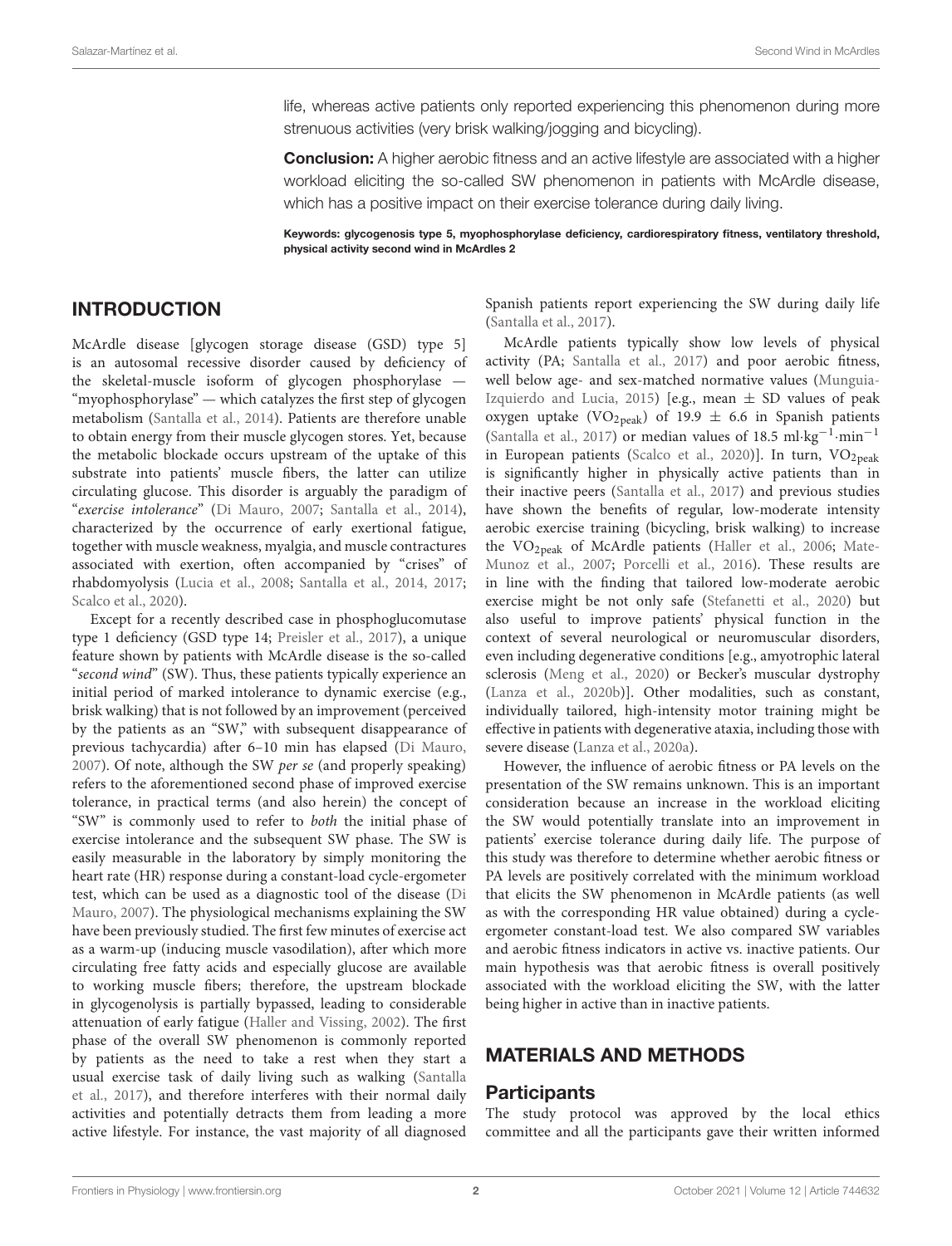consent. The study was performed from September 2012 to December 2016 in the exercise physiology laboratory of the Universidad Europea de Madrid (UEM). Inclusion criteria were: (i) diagnosis of McArdle disease, as ascertained by the identification of a documented pathogenic mutation in both alleles — whether in homozygosity or heterozygosity of the gene (PYGM) encoding myophosphorylase; (ii) being free of any major cardiorespiratory disease or severe condition contraindicating exercise; (iii) reporting the SW; and (iv) having previous exercise testing experience in our laboratory.

## Exercise Tests

All participants visited the UEM laboratory in the morning after an overnight fast. Before testing, they were categorized as physically active or inactive during the prior 6 months [i.e.,  $active = reporting \geq 150 min/week in moderate-intensity aerobic$ PA or ≥75 min/week in vigorous-intensity aerobic PA [\(Bull](#page-6-15) [et al.,](#page-6-15) [2020\)](#page-6-15)]. Patients were also asked on their self-report of the SW phenomenon (i.e., what type of PA or exercise elicits this phenomenon).

All the tests were performed using the same cycle-ergometer (Ergoselect 220 KL; Ergoline GmbH, Bitz, Germany) and metabolic cart (Vmax 29C; Sensormedics Corp., Yorba Linda, CA, United States), with the latter used to record ECGdetermined HR values and expired gas data. First, and based on previous data from each participant, the patients pedaled for ∼3–4 min, and we adjusted the workload (watts) with gentle increases starting from 0 watts (i.e., 5 watts/30 s) such as to identify the minimum workload eliciting an HR value of ≥65% of the age-predicted maximum HR (220 min age, in years). Once this "target" workload was identified (usually in  $\leq$ 3 min), the participants immediately stopped pedaling and rested for 1 h. Thereafter, they performed a "diagnostic" 12-min constant-load test for SW identification at the identified target workload [\(Vissing and Haller,](#page-6-16) [2003\)](#page-6-16). Participants then rested for ∼45 min before they performed a maximum test until exhaustion as detailed elsewhere [\(Mate-](#page-6-9)[Munoz et al.,](#page-6-9) [2007\)](#page-6-9). The maximum test was preceded by a 5-min free-wheel pedaling warm-up, after which the workload was increased following a ramp protocol (10 watts/min) until volitional exhaustion [\(Mate-Munoz et al.,](#page-6-9) [2007\)](#page-6-9). The  $VO_{2\,peak}$ was determined as the highest  $VO<sub>2</sub>$  value (20-s average) recorded during the tests, whereas the workload eliciting the VT was visually identified by two independent investigators (or by a third one in case of disagreement) as the workload eliciting an increase in the 20-s average value of the ventilatory equivalent for oxygen ( $VE/VO<sub>2</sub>$ ), with no concomitant increase in the ventilatory equivalent for carbon dioxide  $(VE/VCO<sub>2</sub>;$ [Mate-Munoz et al.,](#page-6-9) [2007\)](#page-6-9).

### Statistics Analysis

Data are expressed as mean  $\pm$  standard deviation. The distribution of data was studied with the Kolmogorov–Smirnov test. Pearson correlation analyses were used to assess the relationship between aerobic fitness indicators and variables related to the SW phenomenon (i.e., workload of the diagnostic

SW test and highest HR value recorded during this test). We also compared SW variables in inactive vs. active patients with the non-parametric Mann Whitney U test. The magnitude of the differences was assessed through the computation of effect sizes (Hedge's g). The level of significance was set at 0.05 and data analysis was performed using the SPSS statistical software package (PASW Statistic 25).

## RESULTS

Fifty-four patients with McArdle disease that met all the inclusion criteria (30 men and 24 women, mean  $\pm$  SD age 33  $\pm$  12 years [range 11–59], body mass index [BMI] 24.8 ± 4.8 kg·m−<sup>2</sup> ) agreed to participate in this study. The PYGM genotype data are shown in **[Supplementary File 1](#page-5-0)**.

The mean physiological responses to the SW and ramplike tests are shown in **[Table 1](#page-2-0)**. The HR response in the SW tests is graphically shown in **[Figure 1](#page-3-0)**. Both peak and submaximal indicators of aerobic fitness obtained in the ramp tests were significantly correlated with the workload of the SW test (**[Table 2](#page-4-0)**), with a particularly strong correlation found for the VO2peak (**[Figure 2A](#page-4-1)**), and peak workload (**[Figure 2B](#page-4-1)**) attained by the patients (both Pearson's coefficients  $> 0.70$ ).

Twenty (7 women) and 24 patients (18 women) were categorized as physically active and inactive, respectively. Not only the aerobic fitness level — notably, ∼18–19% higher values of VO<sub>2peak</sub> in ml·kg<sup>-1</sup>·min<sup>-1</sup> — but also the workload of the SW tests was significantly higher in active than in inactive patients (**[Table 3](#page-5-1)**). These results remained overall unchanged in separate analyses for female (**[Supplementary File 2](#page-5-0)**) or male patients (**[Supplementary File 3](#page-5-0)**), respectively. On the other hand, all the inactive patients reported that they experienced the SW during walking or brisk walking in daily life whereas active patients only reported experiencing this phenomenon during more strenuous activities, such as very brisk walking/jogging or bicycling.

<span id="page-2-0"></span>TABLE 1 | Physiological responses to the second wind and ramp tests in all participants ( $n = 54$ ).

| Variable                                         | 12-min constant<br>workload test for |                                 | Ramp test until exhaustion |
|--------------------------------------------------|--------------------------------------|---------------------------------|----------------------------|
|                                                  | second wind<br>detection*            | <b>Ventilatory</b><br>threshold | Peak values                |
| $VO2$ (ml $\cdot$ min <sup>-1</sup> )            | $864 + 256$                          | $793 + 229$                     | $1.316 \pm 356$            |
| $VO2$ (ml $\cdot$ kg $\cdot$ min <sup>-1</sup> ) | $12.5 + 3.9$                         | $11.2 \pm 3.0$                  | $18.8 + 5.0$               |
| Power output (watts)                             | $31 + 11$                            | $37 + 15$                       | $82 + 23$                  |
| HR (bpm)                                         | $147 + 21$                           | $116 + 15$                      | $161 + 21$                 |
| $V_F$ ( <i>l</i> -min <sup>-1</sup> )            | $25.7 + 10.9$                        | $20.2 + 5.9$                    | $41.8 + 15.5$              |
| <b>RFR</b>                                       | $0.84 + 0.07$                        | $0.82 + 0.09$                   | $0.91 + 0.12$              |
| % of age-predicted<br><b>HRmax</b>               | $79 + 11$                            | $73 + 9$                        | $86 + 10$                  |

Abbreviations: HR, heart rate; HRmax, maximum heart rate (age predicted = 220 min age in years); RER, respiratory exchange ratio;  $V_E$ , pulmonary ventilation; and  $VO<sub>2</sub>$ , oxygen uptake.

Symbol: \*Average values for all variables correspond to the highest 10-s value of HR obtained during the constant-load test for second wind detection (which on average was reached at 6 min 35  $\pm$  94 s).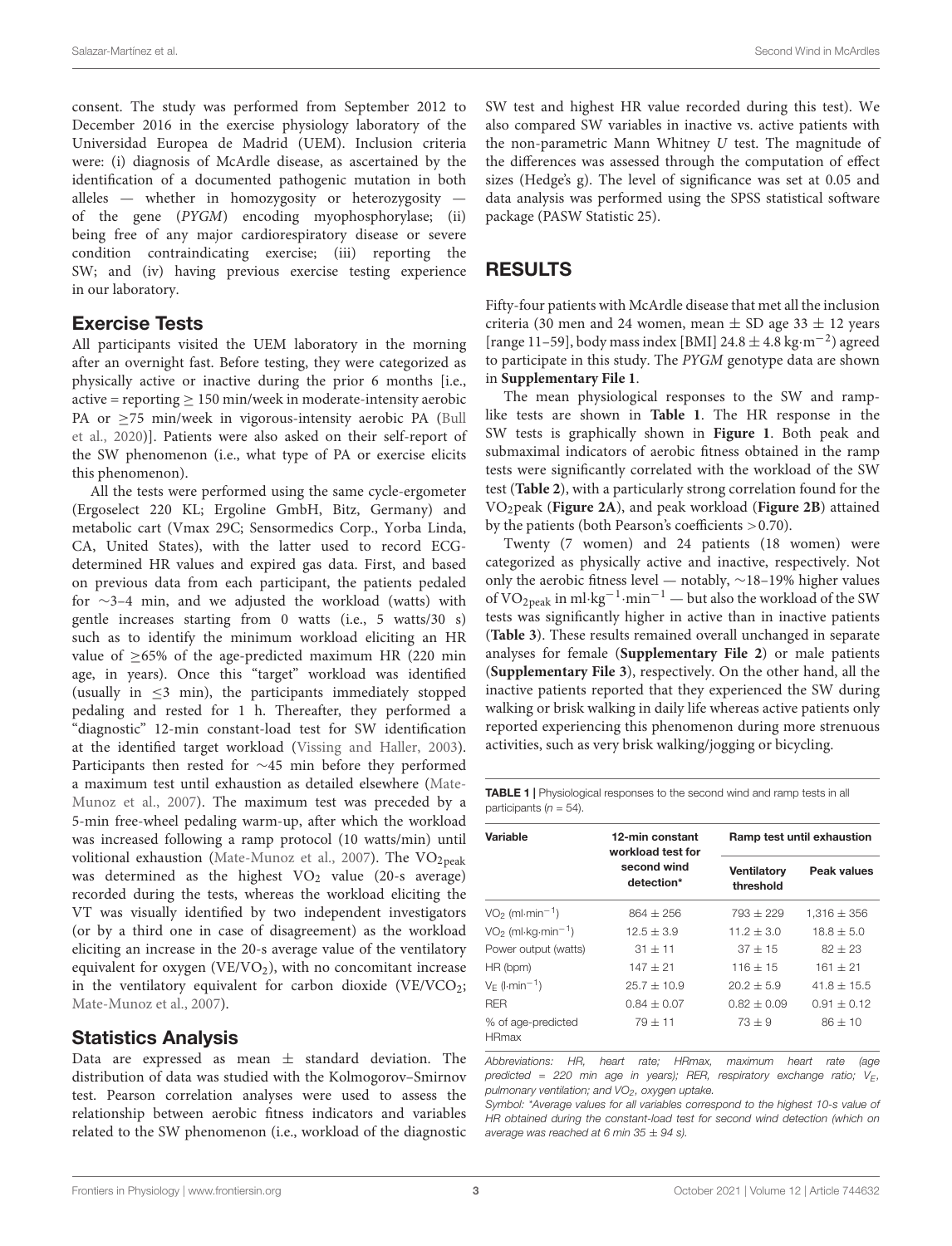

# <span id="page-3-0"></span>**DISCUSSION**

The main finding of this study was the association between aerobic fitness indicators (VO<sub>2peak</sub> and VT) and the workload eliciting the SW in patients with McArdle disease, as well as the fact that the latter corresponded to considerably higher power output levels (by 35%) in active than in inactive patients. This had a translation into patients' daily life, as in fact corroborated by their own self-reports — that is, active patients did not experience the SW during non-strenuous activities in daily living. Therefore, the present findings would support the importance of increasing PA levels and improving aerobic fitness in this patient population. On the other hand, the main limitation of our study is the cross-sectional design we used, whereas a major strength is the large sample of patients we assessed and the novelty of the question addressed.

Recent research from our group has shown that McArdle patients who are physically active are 14-fold more likely to report an improvement after a 4-year period in the clinical course of the disease compared with their inactive peers, with

higher VO<sub>2peak</sub> values reported in physically active patients  $(20.7 \pm 6.0 \text{ ml} \cdot \text{kg}^{-1} \cdot \text{min}^{-1})$  than in their inactive referents (16.8 ± 5.3 ml·kg<sup>-1</sup>·min<sup>-1</sup>; [Santalla et al.,](#page-6-3) [2017\)](#page-6-3). In this context, our data also provide additional rationale supporting the need to increase the aerobic fitness as well as the levels of aerobic PA in patients with McArdle disease because a previously unreported benefit associated with a higher aerobic fitness level and an active lifestyle is an increase in the workload eliciting the SW. This is an important consideration when keeping in mind that aerobic (or "cardiorespiratory") fitness (commonly assessed as  $VO<sub>2peak</sub>$ ) is a strong prognostic factor of morbidity and mortality from all causes and, particularly, from cardiometabolic disease [\(Lavie et al.,](#page-6-17) [2019\)](#page-6-17). Recent data from the European registry of patients with McArdle disease indicate a rather unhealthy cardiometabolic profile for these patients, with two-thirds of them showing high BMI values and ∼12% having cardiovascular disease (8% with coronary artery disease) despite the relatively young age of the cohort (median age 46 years), likely reflecting a sedentary lifestyle related to the poor exercise tolerance and muscle pain on exertion [\(Scalco et al.,](#page-6-4) [2020\)](#page-6-4).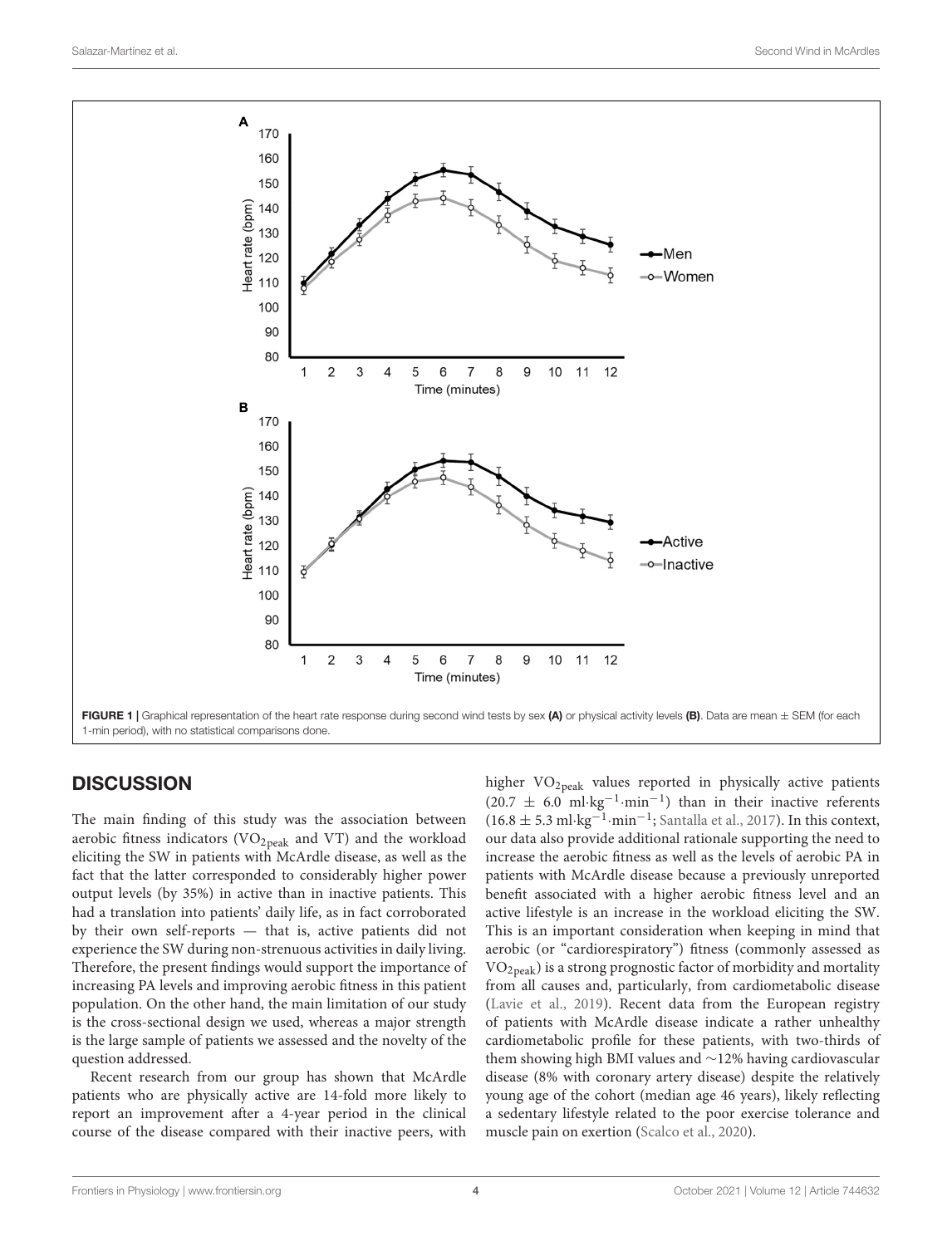<span id="page-4-0"></span>

| <b>TABLE 2</b>   Correlation between aerobic fitness (obtained in ramp-like tests) and |  |  |  |
|----------------------------------------------------------------------------------------|--|--|--|
| second wind (SW) variables.                                                            |  |  |  |

| <b>Aerobic fitness</b><br>indicators                       | Power output (watts)<br>in SW tests | Highest $HR^{\dagger}$ (bpm) value<br>attained in SW tests |
|------------------------------------------------------------|-------------------------------------|------------------------------------------------------------|
| $VO2$ peak (ml $\cdot$ min <sup>-1</sup> )                 | $0.706**$                           | 0.173                                                      |
| $VO2$ <sub>peak</sub> (ml·kg·min <sup>-1</sup> )           | $0.449**$                           | $0.306*$                                                   |
| Peak power output (watts)                                  | $0.804**$                           | 0.081                                                      |
| $VO2$ @VT (ml min <sup>-1</sup> )                          | $0.613**$                           | 0.137                                                      |
| $VO2$ @VT (ml $\cdot$ kg <sup>-1</sup> min <sup>-1</sup> ) | $0.356**$                           | $0.279*$                                                   |
| Power output @VT (watts)                                   | $0.613**$                           | 0.042                                                      |

Data are Pearson's correlation coefficients. Abbreviations: HR, heart rate;  $VO<sub>2</sub>$ <sub>neak</sub>, peak oxygen uptake; and VT, ventilatory threshold.

Symbols:  $np < 0.05$ ;  $\binom{*}{p} < 0.01$ ;  $\frac{†}{10}$ -s averages.

One of the hallmarks of McArdle disease (which was also corroborated here) is the very poor aerobic fitness of affected patients [\(Munguia-Izquierdo and Lucia,](#page-6-7) [2015;](#page-6-7) [Santalla et al.,](#page-6-3) [2017;](#page-6-3) [Scalco et al.,](#page-6-4) [2020\)](#page-6-4). Traditionally, a major reason for this phenomenon has been attributed to an impairment of the patient's muscle oxidative capacity because the ability to produce pyruvate — a molecule that plays an anaplerotic role in the Krebs cycle — is severely reduced [\(Lucia et al.,](#page-6-2) [2008\)](#page-6-2). The impairment in the rate of oxidative phosphorylation is reflected on phosphorus magnetic resonance spectroscopy (31P-MRS) by remarkably greater phosphocreatine consumption and lower ATP concentrations compared to healthy controls after submaximal isometric calf contractions [\(Zange et al.,](#page-6-18) [2003\)](#page-6-18). The resultant marked decrease in skeletal muscle phosphorylation

potential ([ATP]/[ADP][phosphate]) leads to the accumulation of phosphate, and probably also ADP, in patients' muscles, thereby inhibiting myofibrillar ATPase, calcium pump, and sodium-potassium pump reactions and leading to premature muscle fatigue and contractures [\(Lewis and Haller,](#page-6-19) [1986\)](#page-6-19). Yet, recent findings from our group in the mouse model of the disease would indicate that myophosphorylase deficiency causes no major alterations in muscle oxidative phosphorylation capacity or autophagy/ubiquitination pathways, thereby suggesting that the patients' muscle tissue is likely to adapt overall favorably to regular exercise [\(Fiuza-Luces et al.,](#page-6-20) [2016\)](#page-6-20). In fact, [Haller](#page-6-8) [et al.](#page-6-8) [\(2006\)](#page-6-8) have shown improvements after training in patients' muscle oxidative capacity (i.e., increase in the activity of the mitochondrial enzymes citrate synthase and hydroxyacyl coenzyme A dehydrogenase).

Besides the prognostic value of the VT in diseased people in general [\(Meyer et al.,](#page-6-21) [2005\)](#page-6-21), the occurrence of the VT (sometimes known as "anaerobic threshold") in McAdle patients is an interesting finding. Indeed, despite not showing lactic acidosis during exercise due to the blockade of glycogenolysis — blood lactate values only average ~2 mmol·l<sup>-1</sup> at the end of a ramp-like test until exhaustion like the one used here [\(Mate-Munoz et al.,](#page-6-9) [2007\)](#page-6-9) — these patients show a threshold-like ventilatory response similar to that of healthy people, as shown in a classic study [\(Whipp,](#page-6-22) [1983\)](#page-6-22) and corroborated by us both in previous research [\(Mate-Munoz et al.,](#page-6-9) [2007\)](#page-6-9) and in the present study. Thus, the hyperventilation that accompanies high-intensity exercise may be the result of some mechanism other than acidosis or lung  $CO<sub>2</sub>$ flux [\(Hagberg et al.,](#page-6-23) [1990\)](#page-6-23), with these patients maybe exhibiting

<span id="page-4-1"></span>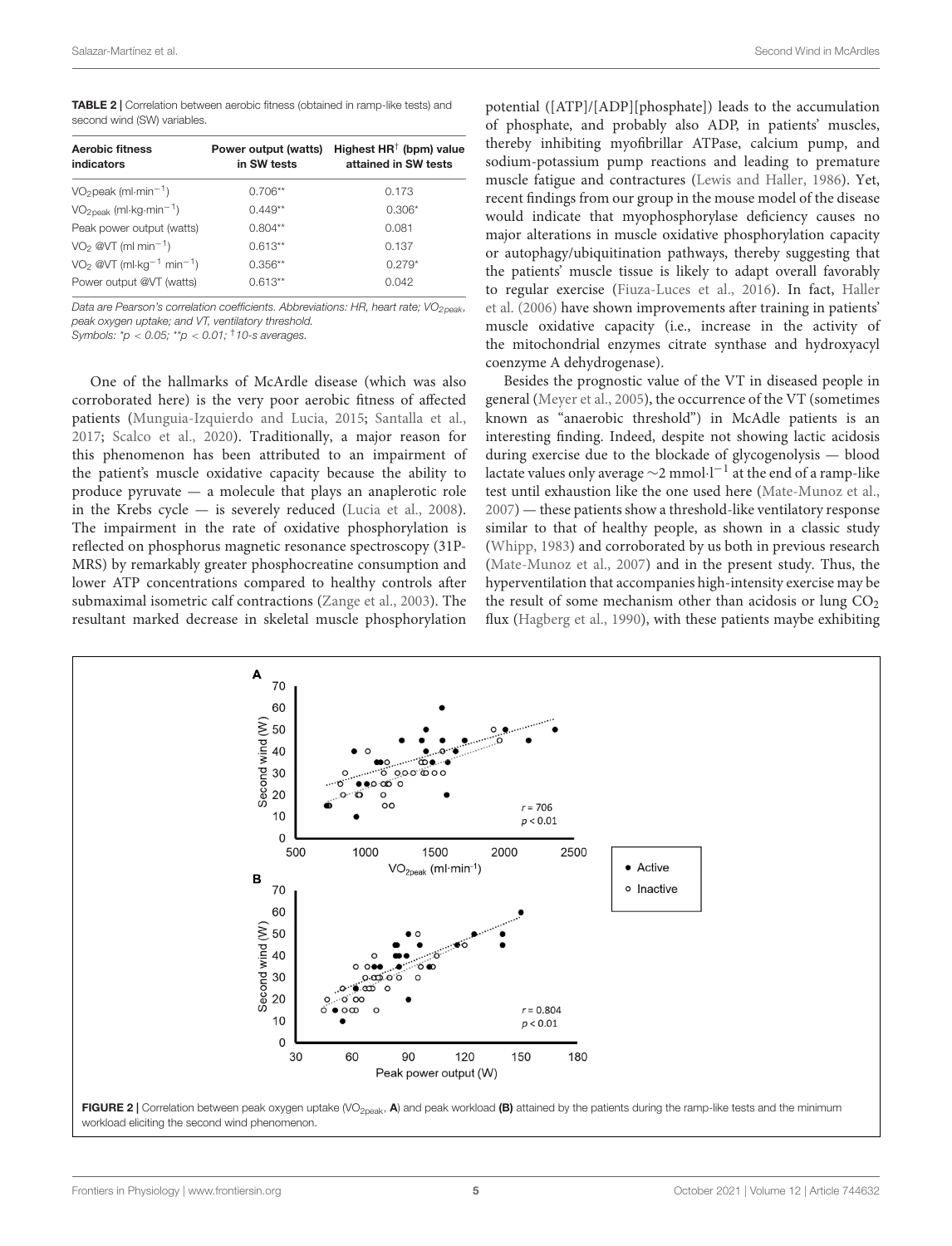| Variable                                                                                                                                                                                                                                                                                    |                                 |                |                              | 12-min constant load test for second wind detection*                                                                                                |                               |                         |                              |                   | Ramp test until exhaustion |                                             |                              |                   |
|---------------------------------------------------------------------------------------------------------------------------------------------------------------------------------------------------------------------------------------------------------------------------------------------|---------------------------------|----------------|------------------------------|-----------------------------------------------------------------------------------------------------------------------------------------------------|-------------------------------|-------------------------|------------------------------|-------------------|----------------------------|---------------------------------------------|------------------------------|-------------------|
|                                                                                                                                                                                                                                                                                             |                                 |                |                              |                                                                                                                                                     |                               | Ventilatory threshold** |                              |                   |                            | Peak values                                 |                              |                   |
|                                                                                                                                                                                                                                                                                             | Active                          | Inactive       | between<br>p-value<br>groups | ES (Hedge's<br>ಕಾ                                                                                                                                   | Active                        | Inactive                | between<br>p-value<br>groups | ES (Hedge's<br>ಕಾ | Active                     | Inactive                                    | between<br>p-value<br>groups | ES (Hedge's<br>ಕಾ |
| % $VO2$ peak                                                                                                                                                                                                                                                                                | $71 \pm 17$                     | $66 \pm 12$    | 0.425                        | 0.35                                                                                                                                                | $65.1 \pm 14.8$               | $60.7 \pm 11.1$         | 0.226                        | 0.34              | I                          | I                                           |                              | I                 |
| $(m! \cdot kg^{-1} \cdot min^{-1})$<br>$\sqrt{O_2}$                                                                                                                                                                                                                                         | $14.6 \pm 3.6$                  | $11.5 \pm 3.5$ | 0.003                        | 0.86                                                                                                                                                | 3.2<br>$\overline{+}$<br>13.5 | $10.2 \pm 2.1$          | 0.008                        | 1.27              | $21.1 \pm 4.7$             | $17.4 \pm 4.6$                              | $-0.001$                     | 0.78              |
| Power output (watts)                                                                                                                                                                                                                                                                        | $38 + 12$                       | $28 \pm 10$    | 0.002                        | 0.91                                                                                                                                                | $47.8 \pm 18.6$               | $31.0 \pm 10.2$         | $-0.001$                     | 1.19              | 27<br>$93 +$               | $75 \pm 19$                                 | 0.008                        | 0.79              |
| £                                                                                                                                                                                                                                                                                           | $155 \pm 16$                    | $144 \pm 2$    | 0.076                        | H                                                                                                                                                   | $125 \pm 12$                  | $111 \pm 15$            | 0.001                        | 0.98              | $168 + 20$                 | $156 \pm 20$                                | 0.044                        | 0.59              |
| (bpm)                                                                                                                                                                                                                                                                                       |                                 |                |                              |                                                                                                                                                     |                               |                         |                              |                   |                            |                                             |                              |                   |
| $(1 \cdot min^{-1})$<br>√<br>≻                                                                                                                                                                                                                                                              | $28.1 \pm 9.3$                  | $24.8 \pm 7.9$ | 0.145                        | 0.38                                                                                                                                                | $21.7 \pm 6.8$                | $19.5 \pm 4.1$          | 0.245                        | 0.41              | $45.4 \pm 20.8$            | $40.1 \pm 12.3$                             | 0.546                        | 0.32              |
| RER                                                                                                                                                                                                                                                                                         | $0.85 \pm 0.05$ 0.84 $\pm 0.08$ |                | 0.490                        | 0.13                                                                                                                                                | $0.81 \pm 0.08$               | $0.81 \pm 0.10$         | 0.808                        | $\overline{0}$ .  | $0.91 \pm 0.1$             | $0.91 \pm 0.13$                             | 0.932                        | 0.00              |
| % age-predicted HRmax                                                                                                                                                                                                                                                                       | $82 \pm 11$                     | $78 \pm 11$    | 0.217                        | 0.35                                                                                                                                                | $75 \pm 11$                   | $\frac{1}{2}$<br>.<br>2 | 0.344                        | 0.30              | $89 + 12$                  | $\infty$<br>$\overline{+}$<br>$\frac{1}{8}$ | 0.168                        | 0.38              |
| Data are presented as Mean ± SD and Hedge's g effect size (ES). Abbreviations: HRmax, maximum heart rate (age predicted = 220 min age in years); RER, respiratory exchange ratio; VE, pulmonary ventilation; VO <sub>2</sub> ,<br>oxygen uptake; VO <sub>2 peak</sub> , peak oxygen uptake. |                                 |                |                              |                                                                                                                                                     |                               |                         |                              |                   |                            |                                             |                              |                   |
| Symbols: *average values for all variables correspond to the highest<br>in all patients.                                                                                                                                                                                                    |                                 |                |                              | 10-s value of HR obtained during the constant-load test for second wind detection (which on average was reached at 6 min 35 s ± 94 s); **detectable |                               |                         |                              |                   |                            |                                             |                              |                   |
| Significant p-values are in bold.                                                                                                                                                                                                                                                           |                                 |                |                              |                                                                                                                                                     |                               |                         |                              |                   |                            |                                             |                              |                   |

In summary, a higher aerobic fitness and an active lifestyle are associated with a higher workload eliciting the so-called SW phenomenon in patients with McArdle disease, which in turn has a beneficial impact on their daily living — that is, improved exercise tolerance. Interventional research is needed to determine which is the best type of exercise/PA intervention to elicit the largest possible improvements in the minimum workload eliciting the SW.

# DATA AVAILABILITY STATEMENT

The original contributions presented in the study are included in the article/**[Supplementary Material](#page-5-0)**, further inquiries can be directed to the corresponding author/s.

# ETHICS STATEMENT

The studies involving human participants were reviewed and approved by Hospital 12 de Octubre. The patients/participants provided their written informed consent to participate in this study.

# AUTHOR CONTRIBUTIONS

ES-M, AS, CF-L, and AL: data collection (exercise evaluations). AS and AL: conception. GN-G and TP: data collection (molecular genetics for diagnosis). PV, AS-L, and MM: data analysis. MM: supplying of important material. ES-M, AS, and AL: drafting of the manuscript. All authors provided important feedback for the manuscript edition.

# FUNDING

Research by AL, CF-L, GN-G, MM, and TP was funded by the Instituto de Salud Carlos III (ISCIII) and Fondos Feder (grants PI18/00139, PI20/00645, PI18/00713, PI17/00093, and PI19/01313). CF-L and GN-G were supported by Miguel Servet contracts (CP18/00034 and CPII19/00021, respectively) from ISCIII. The funders had no role in study design; in the collection, analysis, and interpretation of data; in the writing of the report; or in the decision to submit the manuscript for publication.

# <span id="page-5-0"></span>SUPPLEMENTARY MATERIAL

<span id="page-5-1"></span>The Supplementary Material for this article can be found online at: [https://www.frontiersin.org/articles/10.3389/fphys.2021.](https://www.frontiersin.org/articles/10.3389/fphys.2021.744632/full#supplementary-material) [744632/full#supplementary-material](https://www.frontiersin.org/articles/10.3389/fphys.2021.744632/full#supplementary-material)